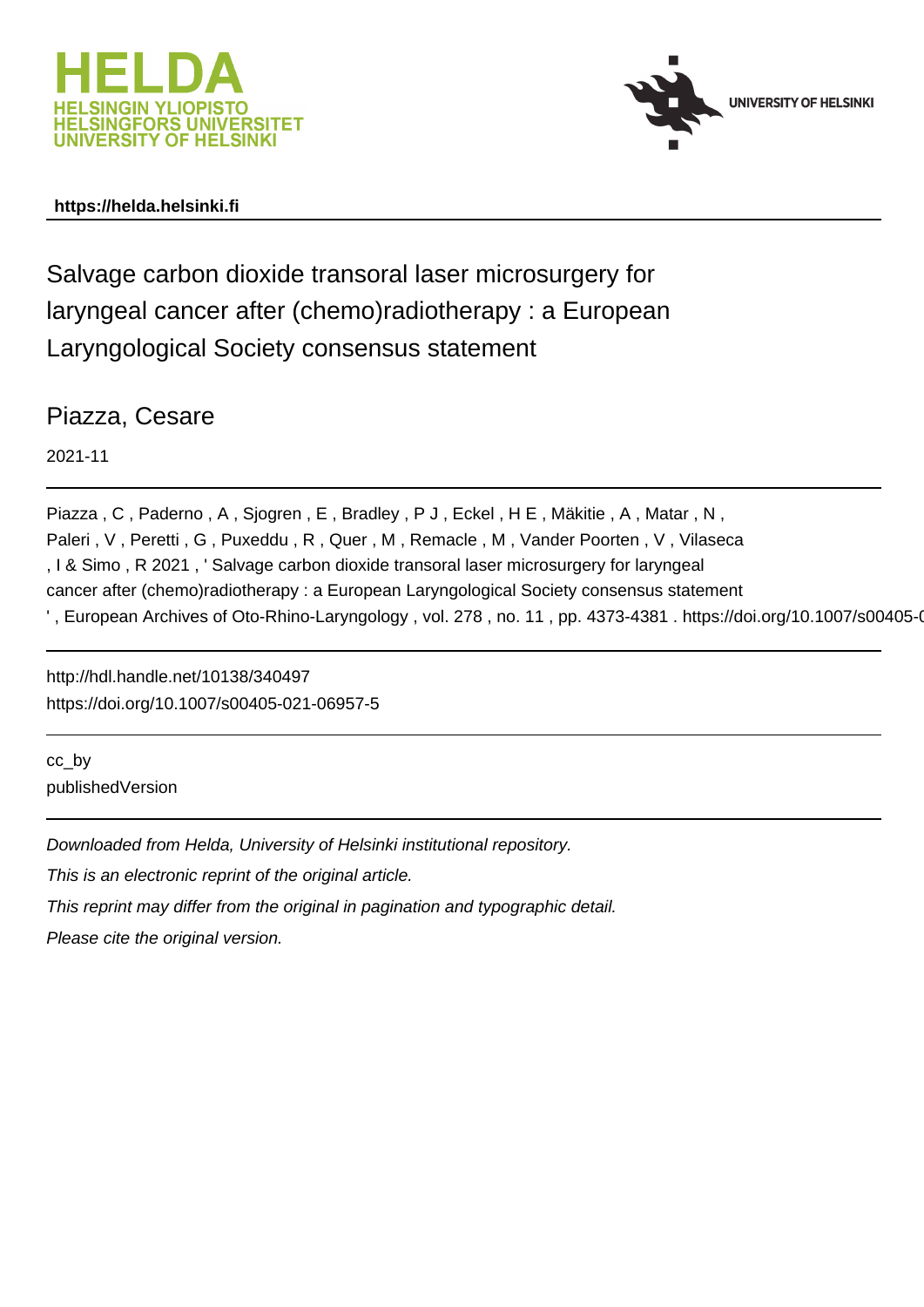### **LARYNGOLOGY**



# **Salvage carbon dioxide transoral laser microsurgery for laryngeal cancer after (chemo)radiotherapy: a European Laryngological Society consensus statement**

Cesare Piazza<sup>1,2</sup> [·](http://orcid.org/0000-0002-1621-2142) Alberto Paderno<sup>1,2</sup> D · Elisabeth V. Sjogren<sup>3</sup> · Patrick J. Bradley<sup>4</sup> · Hans E. Eckel<sup>5</sup> · Antti Mäkitie<sup>6</sup> · Nayla Matar<sup>7</sup> • Vinidh Paleri<sup>8</sup> • Giorgio Peretti<sup>9</sup> • Roberto Puxeddu<sup>10</sup> • Miquel Quer<sup>11</sup> • Marc Remacle<sup>12</sup> • **Vincent Vander Poorten13,14 · Isabel Vilaseca15 · Ricard Simo16**

Received: 16 April 2021 / Accepted: 23 June 2021 © The Author(s) 2021

#### **Abstract**

**Purpose** To provide expert opinion and consensus on salvage carbon dioxide transoral laser microsurgery (CO<sub>2</sub> TOLMS) for recurrent laryngeal squamous cell carcinoma (LSCC) after (chemo)radiotherapy [(C)RT].

**Methods** Expert members of the European Laryngological Society (ELS) Cancer and Dysplasia Committee were selected to create a dedicated panel on salvage  $CO<sub>2</sub> TOLMS$  for LSCC. A series of statements regarding the critical aspects of decisionmaking were drafted, circulated, and modifed or excluded in accordance with the Delphi process.

**Results** The expert panel reached full consensus on 19 statements through a total of three sequential evaluation rounds. These statements were focused on different aspects of salvage  $CO<sub>2</sub> TOLMS$ , with particular attention on preoperative diagnostic work-up, treatment indications, postoperative management, complications, functional outcomes, and follow-up.

**Conclusion** Management of recurrent LSCC after (C)RT is challenging and is based on the need to fnd a balance between oncologic and functional outcomes. Salvage  $CO<sub>2</sub> TOLMS$  is a minimally invasive approach that can be applied to selected patients with strict and careful indications. Herein, a series of statements based on an ELS expert consensus aimed at guiding the main aspects of  $CO<sub>2</sub>$  TOLMS for LSCC in the salvage setting is presented.

**Keywords** Carbon dioxide laser · Transoral laser microsurgery · Laryngeal cancer · Radiotherapy · Chemoradiation · Salvage surgery

### **Introduction**

Radiotherapy (RT) and chemoradiation (CRT) are wellestablished treatments for laryngeal squamous cell carcinoma (LSCC), with oncologic outcomes comparable with those obtained by surgery when appropriate patient selection has been accomplished. However, local recurrence after primary RT is not a rare event even in early–intermediate LSCC, ranging from 5 to 20 and from 25 to 30% in cT1 and cT2 lesions, respectively  $[1–5]$ . This poses a significant issue in patient management given the limited salvage treatment options after (C)RT. Laryngeal re-irradiation is rarely possible due to poor oncological and functional results [6–8], and

 $\boxtimes$  Alberto Paderno albpaderno@gmail.com

Extended author information available on the last page of the article

hence the need to opt for other treatments. Open-neck conservative options are hampered by RT-induced tissue modifcations that frequently lead to complications and unpredictable recurrence patterns, possibly reducing the rates of laryngeal preservation and disease control. This prevented their widespread acceptance and application, while diferent groups confrmed their efectiveness in very selected cases even in the rescue setting  $[9-11]$ . As a consequence, in most instances, total laryngectomy is still considered the standard salvage treatment for patients previously treated with (C) RT experiencing LSCC recurrence. However, in such cases, ensuing complications and unavoidable functional sequelae (i.e., loss of physiologic phonation and swallowing impairment) almost invariably lead to a decreased quality of life.

For these reasons, carbon dioxide transoral laser microsurgery  $(CO<sub>2</sub> TOLMS)$  definitively represents, when feasible, an extremely attractive option [12]. Several authors have confrmed the feasibility and oncological soundness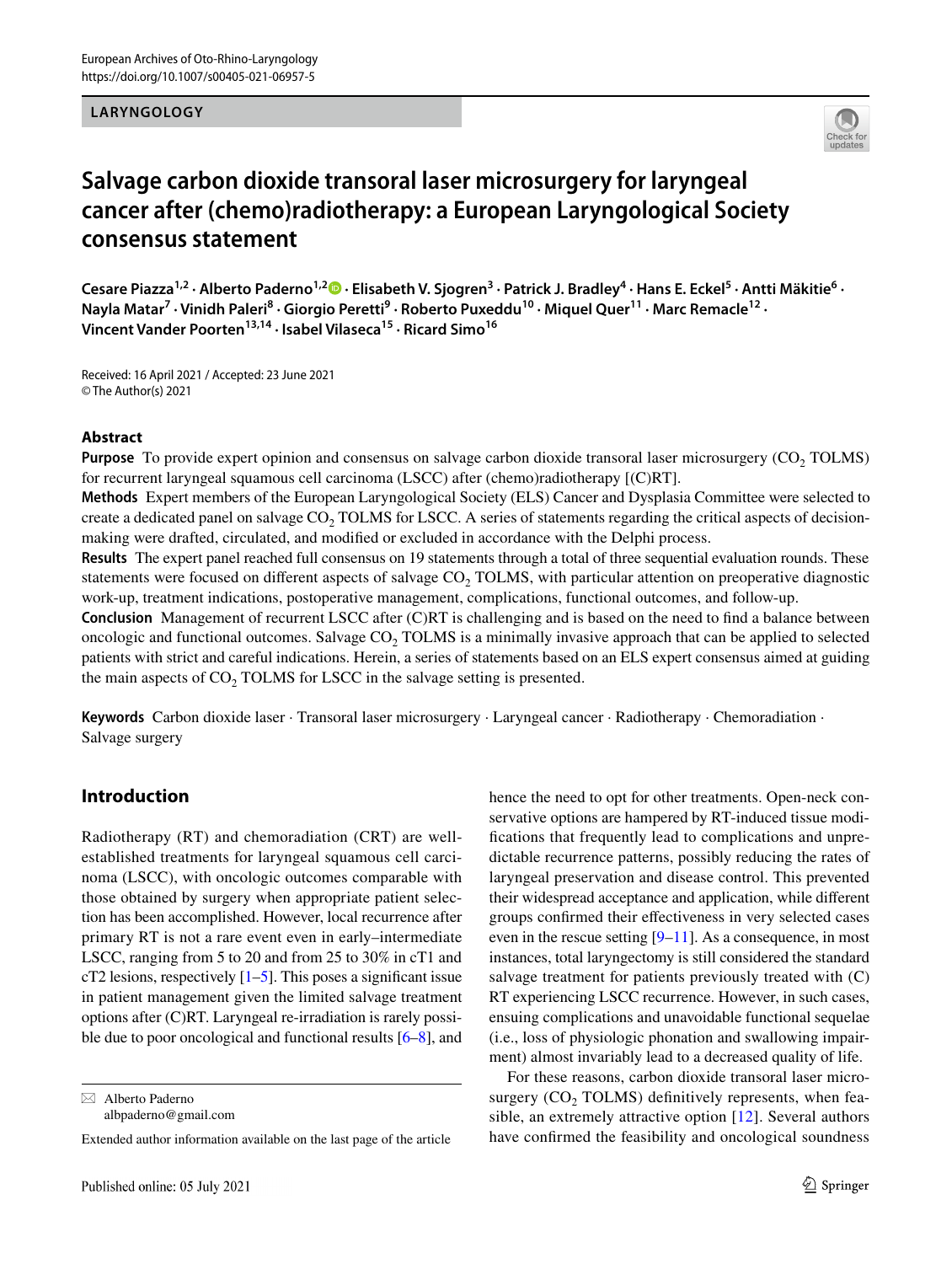of salvage  $CO<sub>2</sub>$ , TOLMS (Table 1) [13–28]. However, the suggested indications are highly variable and shared guidelines strongly needed. Therefore, the European Laryngological Society (ELS) selected an expert panel to discuss and reach consensus on key statements regarding preoperative management, treatment indications, and follow-up of LSCC after (C)RT. These statements represent the ensuing opinion coming from such a consensus and, in our view, could potentially guide the decision-making process in the salvage CO<sub>2</sub> TOLMS scenario.

### **Methods**

Members of the panel were selected from the ELS Committee on Laryngeal Cancer and Dysplasia (9 members, one of which declined participation) and other ELS members with proven experience in  $CO<sub>2</sub> TOLMS$  until reaching the number of 15. This number was agreed to ensure enough variation and, at the same time, allow an odds ratio for which a consensus was reached.

The initial statements were drafted by two authors (C.P. and A.P.) based on their personal experience and relevant literature. A modifed Delphi survey was constructed for distribution throughout the group of authors (C.P., A.P., E.V.S., P.J.B, H.E.E., A.M., N.M., V.P., G.P., R.P., M.Q., M.R., V.V.P., I.V., and R.S.) to determine the consensus for each provisory recommendation [29].

### **Modifed Delphi process**

The modified Delphi process was utilized to determine which statements achieved full consensus. Through this method, each expert on the panel expressed his/her opinion for each proposed statement using a dedicated online survey. Responses for the modifed Delphi survey were collected electronically. Results were analyzed using a Likert scale ranging from 1 to 9, utilizing the following anchor points: 1 (strongly disagree), 3 (disagree), 5 (neutral), 7 (agree), and 9 (strongly agree). Statements were defned as achieving full consensus if there was a mean score of 7 or greater, and no outlier responses (scores lower than 5). Statements

were considered achieving borderline consensus (thus needing modifcation and supplementary evaluation) when scores ranged between 6 and 7, or more than 7 with outlier responders. Statements were considered without consensus (and therefore deleted) when the score was less than 6, regardless of the presence or not of outliers.

The process required a total of three rounds. In the frst round, responses were double-blinded (to both responders and analyzers). In this phase, the statements without consensus were deleted, while those with borderline consensus were selected, modifed to better specify the rationale of the items, and re-evaluated in a second round. The second round was single-blinded (only to responders) to allow subsequent feedback from those in disagreement (scores lower than 5). The third round consisted in personal communication among panel members to negotiate a fnal consensus.

### **Results**

Response rates to the survey were 100% (15 of 15 panelists) for the frst and second rounds, while only two members of the panel were involved in the third round.

### **First round**

A total of 20 statements were drafted and submitted to all members. Among those, 13 reached a full consensus in this phase (mean score, 8.2; range 7.6–8.7). Conversely, one statement did not reach consensus (score, 5.9) and was therefore deleted, while 6 reached a borderline consensus due to insufficient score in 3 (mean score, 6.4; range  $6.1-6.7$ ), or outlier responses in 3. Statements reaching borderline consensus were subsequently modifed and re-submitted in the second round.

#### **Second round**

A total of 6 statements, modifed from the frst round, were submitted to all members. Five reached full consensus (mean score, 7.9; range, 7.6–8.4), while one reached borderline consensus due to outlier responses by 2 panelists. The

**Table 1** Oncologic outcomes of CO<sub>2</sub> TOLMS in the salvage setting reported in the recent literature and including only series with 5-year results

| Authors               | Year | No. of patients | T-categories    | 5-year DSS | 5-year OS |  |
|-----------------------|------|-----------------|-----------------|------------|-----------|--|
| Quer et al. $[14]$    | 2000 | 24              | $rT1-rT2$       | 100%       | 76%       |  |
| Steiner et al. [17]   | 2004 | 34              | $rT1-rT4$       | 86%        | 53%       |  |
| Ansarin et al. [19]   | 2007 | 37              | $r$ Tis- $r$ T2 |            | 86%       |  |
| Roedel et al. [22]    | 2010 | 53              | $rT1-rT3$       | 68.6%      | 53.3%     |  |
| Han et al. [23]       | 2012 | 18              | $rT1-rT2$       | 90%        | 84.3%     |  |
| Del Bon et al. [24]   | 2012 | 35              | $rT1-rT2$       | 94%        | 91%       |  |
| Meulemans et al. [28] | 2018 | 33              | $rT1-rT3$       | 95.5%      | 80.3%     |  |
|                       |      |                 |                 |            |           |  |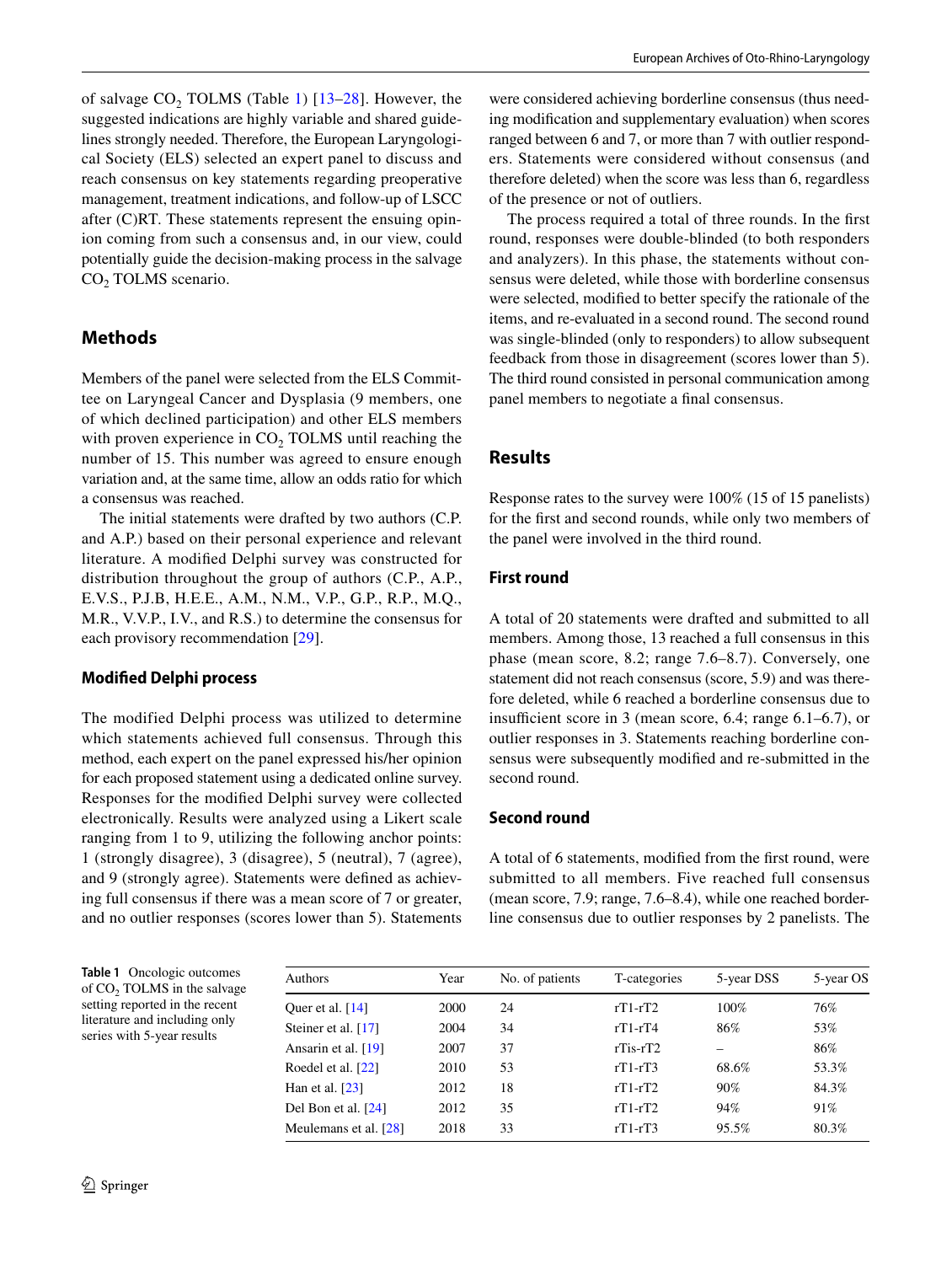statement not reaching full consensus was further discussed in the third round.

### **Third round**

Consensus on the last statement was reached by direct discussion with the two experts in disagreement. After accurate evaluation and contextualization of the statement, consensus was reached without the need to modify the statement itself.

### **Discussion and recommendations**

### **Diagnostic work‑up**

### **Assessment of pre‑(C)RT staging**

- The pre-(C)RT staging of the disease needs to be carefully assessed to determine the best salvage treatment. Recurrent lesions after RT originating from a primary tumor initially categorized as cT1 or cT2 without impairment of vocal fold mobility and/or anterior transcommissural extension can be considered for salvage  $CO<sub>2</sub>$ TOLMS.
- Tumors initially categorized as cT2 with impaired vocal cord mobility, anterior transcommissural extension, cT3 for vocal cord/arytenoid fxation, or thyroid cartilage erosion, and failed after (C)RT should be considered suboptimal candidates for salvage  $CO<sub>2</sub>$  TOLMS.

These considerations are related to the fact that tumor response to (C)RT does not induce a homogeneous concentric shrinkage of the lesion; instead, multiple resistant tumor foci may residue in otherwise healthy/cicatricial tissues [30]. The possibility of underestimation of the T category prior to (C)RT should be also taken into account. Consequently, safe resection margins can only be obtained by planning the excision in consideration of the initial tumor extent before (C)RT. This cannot be obtained if the primary tumor was not safely resectable by  $CO<sub>2</sub> TOLMS$  in the first instance, as is especially the case for cT3 lesions with vocal cord/arytenoid fxation or thyroid cartilage erosion [31].

### **Clinical and office-based assessment of rT**

- Preoperative evaluation should be performed by highdefnition videolaryngoscopy, possibly using biologic endoscopy techniques such as Narrow Band Imaging (NBI), Storz Professional Image Enhancement System (SPIES), I-Scan, or others.
- Preoperative prediction of laryngeal exposure can be of help in treatment planning to identify patients at a high risk of difficult laryngeal exposure.

Preoperative staging is a crucial step in planning salvage CO<sub>2</sub> TOLMS. Underestimation of rT-category is a frequent issue due to diagnostic difficulties in the post- $(C)RT$  setting [22]. In particular, RT-related inflammation and mucosal alterations may be a signifcant confounding factor leading to late identifcation of recurrent mucosal lesions. Endoscopy plays a pivotal role in diagnostic assessment of recurrence. Post-RT tissue modifcations should be taken into account and distinguished from tumor relapse. In line with ELS recommendations for the follow-up of patients treated for LSCC [32], high-defnition videolaryngoscopy, possibly integrated with video recording, storage of images, and use of bioendoscopy, is the most accurate clinical evaluation tool. This is especially true after (C)RT, thanks to the high accuracy of bioendoscopy in diferentiating between neoplastic disease and post-RT infammatory/cicatricial changes, even though mainly limited to the superficial aspect of the mucosal lining and needing a longer learning curve than that observed for naïve LSCC [33, 34]. Evaluation of vocal fold mobility is also essential to direct treatment indications. Impaired vocal fold mobility or arytenoid fxation can result from RTinduced damage of the vocal muscle or crico-arytenoid joint. However, it can also be a sign of deep tumor infltration that needs to be discerned by specifc radiologic evaluation [35].

Good laryngeal exposure is an essential consideration in previously irradiated patients and can be compromised because of reduced neck fexibility and tissue elasticity. The Laryngoscore and the mini-Laryngoscore are preoperative tools aimed at predicting laryngeal exposure by analyzing patient characteristics [36–39]. The Laryngoscore includes previous (C)RT as a negative factor for intraoperative exposure, and its infuence should be considered together with other anatomical variables.

### **Radiologic evaluation**

- Cross-sectional imaging is warranted in all patients with recurrent LSCC after (C)RT. Magnetic resonance (MR) should be preferred in view of its capability to better distinguish between infammation, scar, and neoplastic tissue.
- Preoperative imaging by chest computed tomography (CT) scan, total body CT scan, or positron emission tomography (PET)/CT scan should be employed to exclude distant metastasis and synchronous tumors.

Submucosal tumor spread of recurrent LSCC is a frequent occurrence, thus hindering detection through endoscopic techniques. For these reasons, state-of-the-art radiologic imaging should be employed. MR offers higher contrast resolution than CT, and is particularly helpful in distinguishing tumor infltration from peritumoral infammation and depicting cartilage invasion [40]. This is especially true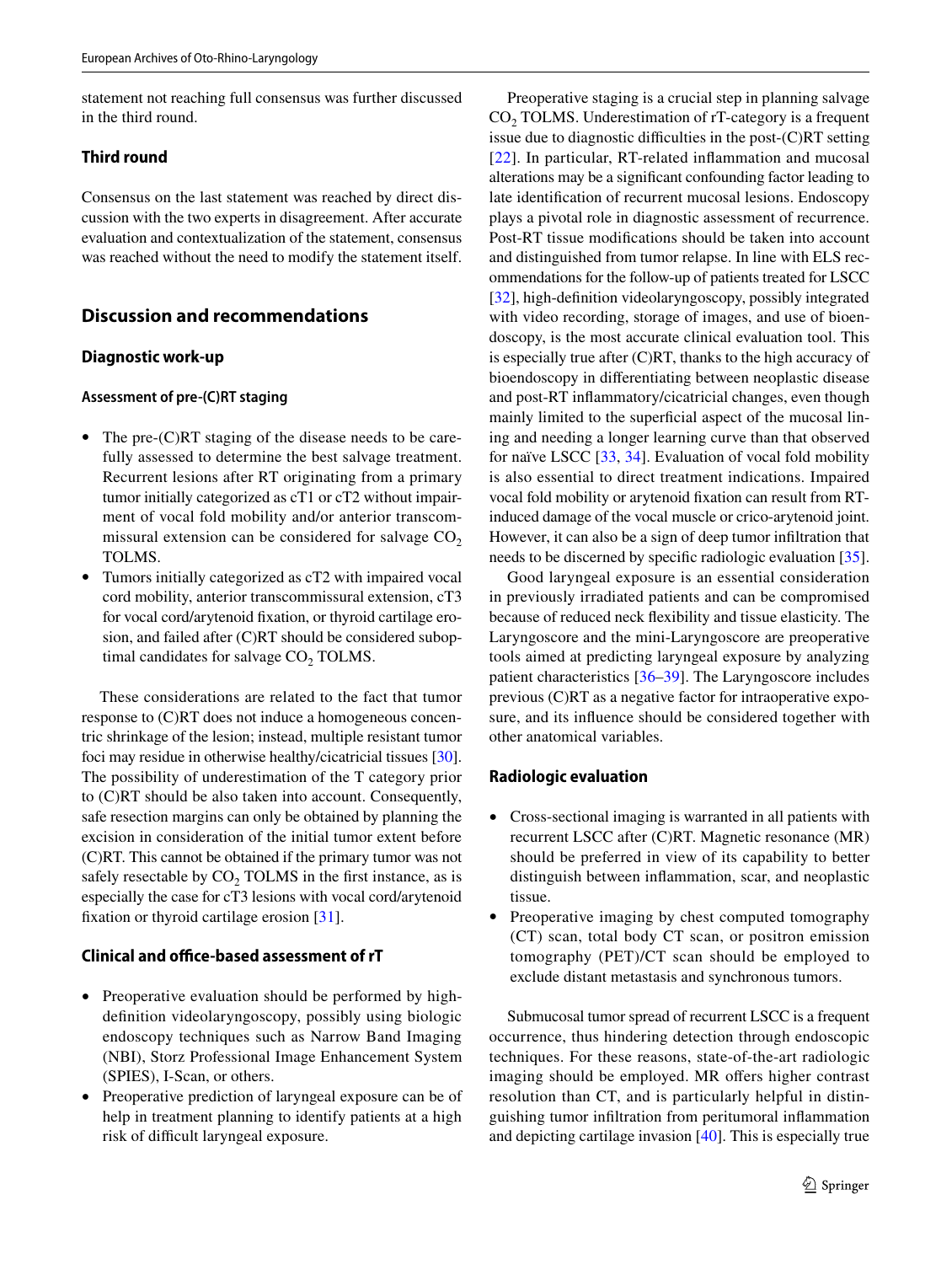using surface coils directly applied to the neck, designed to provide improved signal-to-noise ratios by limiting the spatial extent of the excitation and reception [35].

Finally, in the setting of persistent or recurrent LSCC after (C)RT, systemic imaging should be employed to rule out distant metastasis. PET/CT scan, carried out at least 12 weeks after treatment, demonstrated an adequate diagnostic potential in LSCC and head and neck cancer in general [41–43]. However, its efectiveness in detecting occult nodal metastases in recurrent LSCC remains debated [44]. Alternative imaging protocols (i.e., total body CT or chest CT scan) may be considered, especially in low-risk patients [45], in view of their minor cost and broader availability.

#### **Evaluation under general anesthesia**

- Tumor evaluation with high-defnition rigid endoscopy (under white light and NBI/SPIES/I-Scan) and biopsy under general anesthesia should be considered in all patients with an indication to salvage  $CO<sub>2</sub>$  TOLMS and indeterminate findings at the office-based evaluation.
- Evaluation of the real exposure and transoral full visibility of the entire tumor through the laryngoscope should ideally precede  $CO<sub>2</sub>$  TOLMS of any rT to improve treatment planning and patient counseling.

Considering the potential difficulties and confounding factors related to office-based endoscopy after  $(C)RT$ , panendoscopy under general anesthesia should be performed with a very low threshold in all cases with indeterminate or suspicious fndings at endoscopic and/or radiologic evaluation. Random biopsies should be avoided because of their limited diagnostic potential and risk of complications (e.g., softtissue edema, and chondritis with possible chondronecrosis). Conversely, biopsies should be precisely targeted (eventually following laser incision to reach submucosal tissues) to suspicious areas found using biologic endoscopy techniques.

Salvage CO<sub>2</sub> TOLMS requires optimal laryngeal exposure given the need for a more extensive resection and difficult discrimination of tumor boundaries. In patients with a high risk of difficult laryngeal exposure at preoperative evaluation, assessment of exposure under general anesthesia is essential to direct the subsequent treatment approach. In all cases, optimal laryngeal exposure with a large-bore laryngoscope should be obtained, allowing adequate visualization up to the anterior commissure. Excellent laryngeal exposure is an absolute prerequisite for salvage  $CO<sub>2</sub> TOLMS$ (even more than in the primary setting), since safe resection margins can usually be obtained only by more enlarged procedures (Type III–VI cordectomy) and accurate microscopic assessment. Patients presenting suboptimal exposure should be evaluated for alternative approaches regardless of their rT-category.

#### **Treatment indications**

#### **Glottic recurrence**

- Glottic LSCCs recurring after (C)RT and categorized as rcTis-T2 with normal vocal fold mobility can be considered for salvage CO<sub>2</sub> TOLMS. However, pre-treatment staging and laryngeal exposure (see "Diagnostic workup") should be carefully taken into account.
- Glottic rT1b with anterior commissure involvement and rT2 with anterior transcommissural extension should be considered for  $CO<sub>2</sub>$  TOLMS only in the presence of optimal laryngeal exposure.

Various authors described the oncologic outcomes of salvage  $CO<sub>2</sub>$  TOLMS and proposed different indications in relation to complications and survival results [13–28]. Most series included rTis-T2 tumors; however, in some cases, indications were extended up to rT4a lesions [17, 22]. Treatment of T3-T4a glottic LSCC has been described in both primary and salvage  $CO<sub>2</sub> TOLMS$ , but requires careful selection and signifcant surgical and technical expertise, being associated with unpredictable functional outcomes, notwithstanding the frequent need for complementary (C) RT, which is clearly not repeatable in a salvage setting. Moreover, rT3-T4a lesions, as well as rT2 with impaired vocal fold mobility or anterior transcommissural extension, may have unexpected patterns of spread due to their deep infltration, thus increasing the risk of local recurrence. In this setting, the results are strongly operator-dependent, and this factor prevents large-scale treatment adoption with homogeneous oncologic results. Furthermore, extensive removal of the perichondrium and resection of the cartilage can lead to impaired wound healing, chondronecrosis, and necrosis of soft tissues. These complications often result in severe functional impairment, impacting airway patency and swallowing, and may ultimately require total laryngectomy. The same holds true when considering recurrent LSCCs originating from advanced primary lesions (i.e., cT3-T4). Adequate treatment of these lesions including the pre-(C) RT tumor margins would require a resection extending to the perichondrium or cartilage, thus incurring in the abovementioned issues.

As in the primary setting, management of tumors with anterior commissure involvement remains a debated issue. In this regard, oncologic results in the salvage setting are variable and their evaluation is severely impaired by the small sample size of the cohorts reported [15, 17, 19, 22]. In fact, some authors confrm anterior commissure involvement as a risk factor for recurrence, while others understate its risk potential. However, in view of the complex anatomical and technical management of this subsite [46], optimal laryngeal exposure should always be ensured before embarking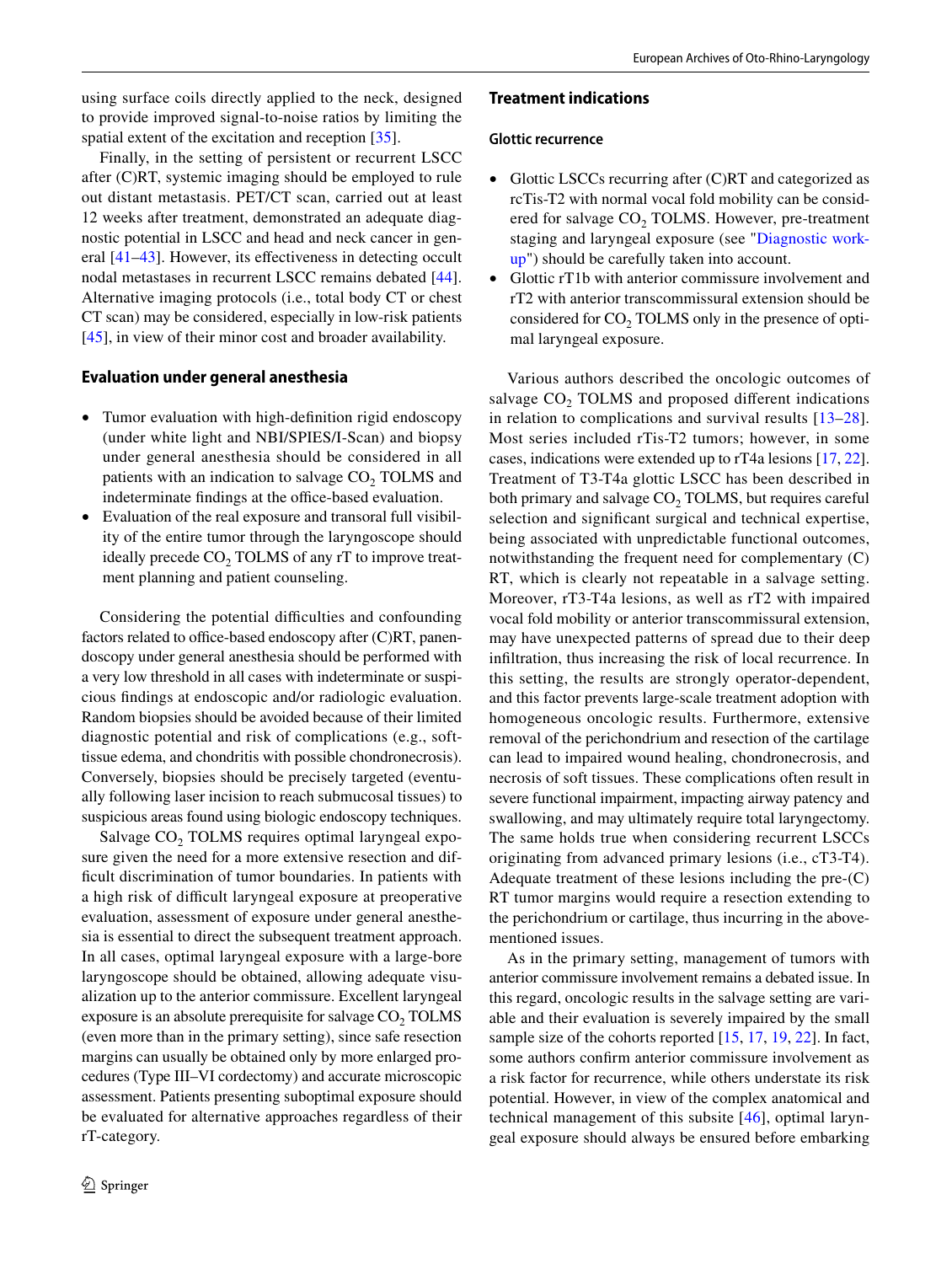into a salvage  $CO<sub>2</sub>$  TOLMS addressing the region. This recommendation has also been confrmed by Steiner and coworkers, highlighting a lower laryngeal preservation rate in patients with anterior commissure involvement and suboptimal laryngeal exposure [17].

#### **Supraglottic recurrence**

• Supraglottic LSCCs categorized as rcTis-T2 can be effectively treated by salvage CO2 TOLMS.

As for glottic LSCC, various authors have described the technical feasibility of transoral supraglottic resection up to rT3 lesions [13, 14, 21, 25, 26]. However, the fbrocartilaginous laryngeal framework does not efectively stem bulky T3 and T4a tumors that invariably require resection of the hyoid bone, thyrohyoid membrane, thyroid cartilage, and soft tissues of the neck. Surgery in this setting becomes particularly challenging, hampering its widespread adoption with satisfying oncologic outcomes. The ensuing functional results are often suboptimal and worsened by frequent postoperative and long-term complications (e.g., chronic aspiration, pneumonia, chondronecrosis, and soft-tissue necrosis).

rcTis-T2 tumors may be more easily approached and treated by salvage  $CO<sub>2</sub>$  TOLMS. However, patient selection plays a crucial role in treatment planning. Functional outcomes are invariably worse than in the primary setting, and patients should be able to tolerate chronic subclinical aspiration and a lengthy swallowing rehabilitation program. In particular, extensive resection of the aryepiglottic fold with arytenoidectomy should be avoided given the extremely high risk of postoperative acute and chronic aspiration [47].

#### **Regional recurrence**

• Concomitant local  $(rT>1)$  and regional  $(rN>1)$  recurrence after (C)RT should be considered a suboptimal indication to salvage CO<sub>2</sub> TOLMS.

Salvage  $CO<sub>2</sub>$  TOLMS should not be considered as a frst-line treatment for patients with extensive loco-regional recurrence of LSCC because of diferent factors. First of all, the presence of regional recurrence should be regarded as a sign of potential underestimation of the true primary and/ or recurrent tumor extension. Lateral neck metastasis may be related to undetected deep tumor extension and lymphovascular invasion.

Moreover, it is not possible to adequately address the lymphatic vessels connecting the tumor with pathologic lymph nodes (the so-called "T-N tract") through a purely transoral approach. In-transit metastatic cells may be left in the soft tissues between the endoscopic surgical feld and the neck dissection specimen. Finally, patients treated by concomitant  $CO<sub>2</sub>$  TOLMS and neck dissection have a significant risk of complications (such as fistula formation or subcutaneous emphysema) and postoperative laryngeal edema. In this view, the "cost-benefit ratio" of salvage  $CO<sub>2</sub>$ TOLMS tends to increase dramatically in case of advanced lateral neck recurrence  $(rN>1)$ , both in terms of oncologic results and complication rate.

#### **Postoperative management and complications**

- Prophylactic antibiotic therapy should be used to prevent postoperative infection/chondritis/chondronecrosis.
- Resumption of oral feeding is usually straightforward after glottic procedures; however, in supraglottic resections, there is often a need for nasogastric feeding tube for some days.
- Patients should be carefully monitored to detect early signs of perichondritis, chondritis, or chondronecrosis so that appropriate therapeutic measures can be instigated.

Salvage  $CO<sub>2</sub>$  TOLMS can lead to reduced sensitivity and mobility of the larynx, resulting in an increased risk of aspiration during the early postoperative period. Patients undergoing supraglottic resections (particularly if reaching the aryepiglottic fold and/or the arytenoid) or extensive glottic procedures are at higher risk of aspiration and therefore prolonged use of a nasogastric feeding tube [47].

Perichondral damage following  $CO<sub>2</sub>$  TOLMS may allow bacteria to gain access to the cartilage with possible infection. This may lead to perichondritis, an inflammatory process of the perichondrium that precedes chondritis and chondronecrosis. In hypovascularized and irradiated tissues, infection initiates a vicious cycle leading to tissue damage and hypoxia, compromised vascularity, and further progression of the infective/infammatory process [48, 49]. Consequently, chondronecrosis is signifcantly more likely in patients who received high-dose RT combined with exposure or disruption of the perichondrium. For this reason, prophylactic antibiotic therapy may be helpful in patients receiving resections exposing the perichondrium, while no data are yet available on the utility of this aid.

Once developed, laryngeal chondronecrosis is often irreversible. Total laryngectomy is frequently required because of life-threatening bleeding, laryngeal framework collapse, and ensuing airway obstruction. Chondronecrosis should be monitored and evaluated according to the grading system proposed by Chandler et al. [50]. Grades I and II are common post-RT changes and typically respond favorably to conservative treatments (i.e., humidifcation, voice restraint, discontinuation of smoking, and antibiotics), while Grade III and IV reactions are more severe and have less favorable outcomes. Perichondritis, chondritis, and chondronecrosis may respond well to hyperbaric oxygen therapy, even though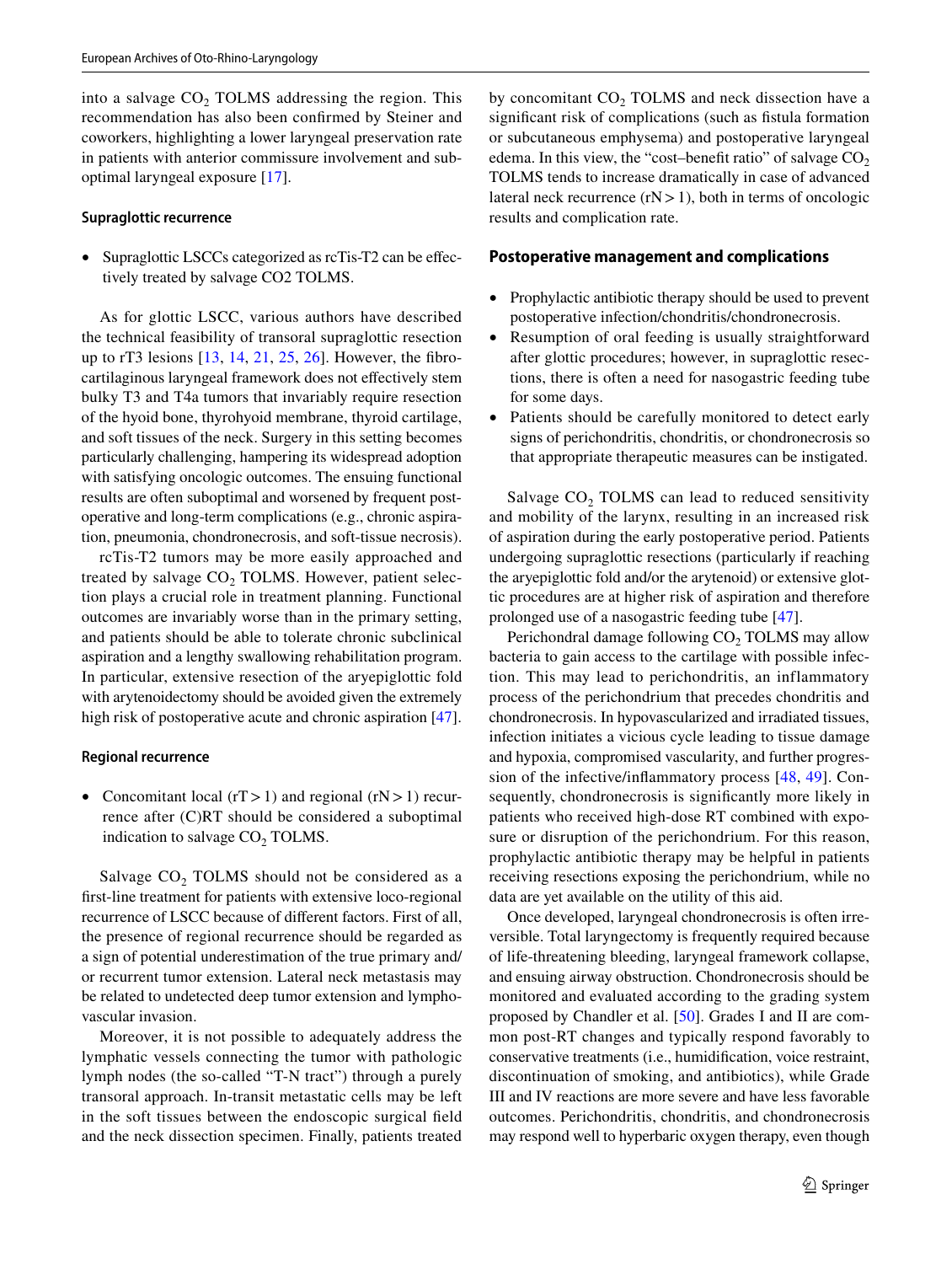Complications of salvage  $CO<sub>2</sub>$  TOLMS reported in the recent literature are summarized in Table 2.

### **Functional outcomes**

- Tracheotomy and gastrostomy tube placement are infrequently, and usually only temporarily, needed in the salvage CO<sub>2</sub> TOLMS setting.
- Vocal outcomes after salvage  $CO<sub>2</sub>$  TOLMS are usually inferior to those obtained in the primary setting. Moderate or severe dysphonia should be expected.
- A slower and more gradual resumption of swallowing should be expected in supraglottic resections compared with purely glottic procedures.

The length of feeding tube dependency and chronic aspiration rate are significantly higher in salvage  $CO<sub>2</sub> TOLMS$ [53]. Nevertheless, according to a recent systematic review, postoperative tracheotomy and gastrostomy in patients treated by  $CO<sub>2</sub>$  TOLMS were needed only in 2.3% and 6.6% of patients, respectively [54]. Furthermore, several studies have reported higher gastrostomy tube dependency rates in supraglottic recurrences compared to glottic ones [25, 26]. However, the number of patients involved was not sufficient for precise and reliable comparisons.

Objective data assessing vocal outcomes in salvage CO<sub>2</sub> TOLMS are scarce and heterogeneous. In general, the results seem to be inferior to those in the primary setting, while a small study providing a direct comparison did not fnd signifcant diferences [24]. In a study by Puxeddu and coworkers, postoperative perceptual voice evaluation (grade,

**Table 2** Complications reported in the recent literature

roughness, breathiness, asthenia, and strain score) showed mild, moderate, and severe dysphonia in 12.5%, 25%, and 37.5% of patients, respectively. Furthermore, videolaryngostroboscopy showed incomplete glottic closure in 56% of patients [18].

### **Follow‑up**

• Follow-up policy should strictly observe guidelines provided by the ELS, with particular attention to the indications after (C)RT.

Follow-up has a critical role in the overall management of patients treated by salvage  $CO<sub>2</sub>$  TOLMS. In fact, recurrences are more frequent and less easily detected than in the primary setting. All measures described in the "Diagnostic work-up" section should be undertaken when evaluating a newly developed lesion or functional alteration. In adjunction, the development of treatment-related complications should also be monitored in the medium and long terms.

The ELS has proposed a series of recommendations for the follow-up of patients treated for LSCC to provide an up-to-date, evidence-based protocol that is meaningful and applicable to all European health care systems [32]. These recommendations represent an optimal framework from which to structure patient follow-up after salvage  $CO<sub>2</sub>$ TOLMS.

## **Conclusions**

Management of recurrent LSCC after (C)RT is particularly challenging and requires careful evaluation to select the optimal therapeutic option according to the characteristics of the patient and tumor. In this setting,  $CO<sub>2</sub> TOLMS$  has the crucial role to allow a conservative and minimally invasive

| Authors               |         | Year No. of patients Reported complications                                                                                               |
|-----------------------|---------|-------------------------------------------------------------------------------------------------------------------------------------------|
| Quer et al. $[14]$    | 2000 24 | Laryngeal stenosis $(N=2)$                                                                                                                |
| De Gier et al. $[15]$ | 2001 44 | Chondritis $(N=2)$                                                                                                                        |
| Steiner et al. [17]   | 2004 34 | Synechiae ( $N=3$ ), aspiration pneumonia ( $N=1$ ), chondronecrosis ( $N=1$ ), laryngeal stenosis<br>$(N=1)$                             |
| Puxeddu et al. $[18]$ | 2004 16 | None                                                                                                                                      |
| Ansarin et al. $[19]$ | 2007 37 | Laryngeal stenosis $(N=4)$                                                                                                                |
| Roedel et al. [22]    | 2010 53 | Laryngeal edema ( $N=5$ ), synechiae ( $N=4$ ), laryngeal stenosis ( $N=3$ ), postoperative bleeding<br>$(N=2)$ , chondronecrosis $(N=1)$ |
| Han et al. $[23]$     | 2012 18 | Excessive granulation tissue ( $N=3$ ), temporary lingual numbness ( $N=2$ ), temporary hypoglossal<br>palsy $(N=1)$                      |
| Del Bon et al. [24]   | 2012 35 | Chondronecrosis ( $N=2$ ), chondritis ( $N=1$ ), postoperative bleeding ( $N=1$ )                                                         |
| Abouyared et al. [26] | 2014 52 | Prolonged postoperative pain $(N=13)$ , chondronecrosis $(N=12)$                                                                          |
| Fink et al. $[27]$    | 2016 42 | Laryngeal edema $(N=1)$                                                                                                                   |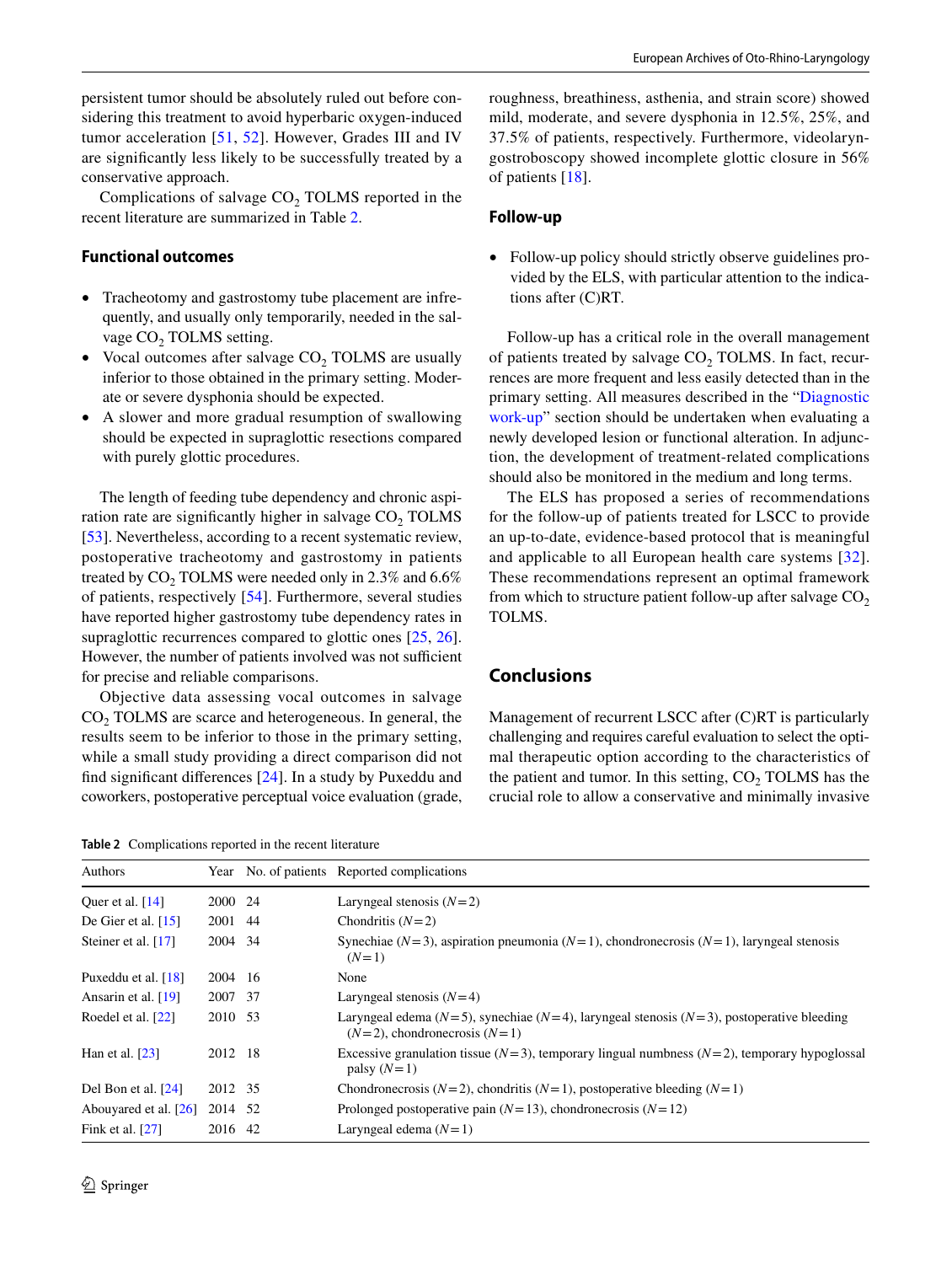approach even after failure of primary non-surgical therapy. However, when  $CO<sub>2</sub>$  TOLMS is the preferred salvage treatment, patient selection is essential to achieve satisfying oncologic and functional results. Therefore, diagnostic workup, treatment indications, and postoperative management should be optimized according to the available evidence. In consideration of the scarcity of data in the current literature, the statements collected in this manuscript and refecting the expert opinion of a panel of European laryngologists may signifcantly help this process and favor standardization in management of patients treated by salvage  $CO<sub>2</sub> TOLMS$ .

**Acknowledgements** The data that support the fndings of this study are available from the corresponding author upon reasonable request**.**

**Funding** Open access funding provided by Università degli Studi di Brescia within the CRUI-CARE Agreement.

#### **Declarations**

**Conflict of interest** The authors declare no confict of interest.

**Open Access** This article is licensed under a Creative Commons Attribution 4.0 International License, which permits use, sharing, adaptation, distribution and reproduction in any medium or format, as long as you give appropriate credit to the original author(s) and the source, provide a link to the Creative Commons licence, and indicate if changes were made. The images or other third party material in this article are included in the article's Creative Commons licence, unless indicated otherwise in a credit line to the material. If material is not included in the article's Creative Commons licence and your intended use is not permitted by statutory regulation or exceeds the permitted use, you will need to obtain permission directly from the copyright holder. To view a copy of this licence, visit <http://creativecommons.org/licenses/by/4.0/>.

### **References**

- 1. Sewnaik A, Meeuwis CA, van der Kwast TH, Kerrebijn JD (2005) Partial laryngectomy for recurrent glottic carcinoma after radiotherapy. Head Neck 27:101–107
- 2. Mendenhall WM, Parsons JT, Million RR, Fletcher GH (1988) T1–T2 squamous cell carcinoma of the glottic larynx treated with radiation therapy: relationship of dose-fractionation factors to local control and complications. Int J Radiat Oncol Biol Phys 15:1267–1273
- 3. Moose BD, Greven KM (1997) Defnitive radiation management for carcinoma of the glottic larynx. Otolaryngol Clin North Am 30:131–143
- 4. Raitiola H, Wigren T, Pukander J (2000) Radiotherapy outcome and prognostic factors in early glottic carcinoma. Auris Nasus Larynx 27:153–159
- 5. Nur DA, Oguz C, Kemal ET et al (2005) Prognostic factors in early glottic carcinoma implications for treatment. Tumori 91:182–187
- 6. Langendijk JA, Kasperts N, Leemans CR, Doornaert P, Slotman BJ (2006) A phase II study of primary reirradiation in squamous cell carcinoma of head and neck. Radiother Oncol 78:306–312
- 7. Strojan P, Corry J, Eisbruch A et al (2015) Recurrent and second primary squamous cell carcinoma of the head and neck: when and how to reirradiate. Head Neck 37:134–150
- 8. Dionisi F, Fiorica F, D'Angelo E et al (2019) Organs at risk's tolerance and dose limits for head and neck cancer re-irradiation: a literature review. Oral Oncol 98:35–47
- 9. Pellini R, Pichi B, Ruscito P, Ceroni AR et al (2008) Supracricoid partial laryngectomies after radiation failure: a multi-institutional series. Head Neck 30:372–379
- 10. De Virgilio A, Pellini R, Mercante G et al (2018) Supracricoid partial laryngectomy for radiorecurrent laryngeal cancer: a systematic review of the literature and meta-analysis. Eur Arch Otorhinolaryngol 275:1671–1680
- 11. Bertolin A, Lionello M, Ghizzo M et al (2020) Salvage open partial horizontal laryngectomy after failed radiotherapy: a multicentric study. Laryngoscope 130:431–436
- 12. Remacle M, Arens C, Eldin MB et al (2017) Laser-assisted surgery of the upper aero-digestive tract: a clarifcation of nomenclature. A consensus statement of the European Laryngological Society. Eur Arch Otorhinolaryngol 274:3723–3727
- 13. Outzen KE, Illum P (1995) CO2-laser therapy for carcinoma of the larynx. J Laryngol Otol 109:111–113
- 14. Quer M, León X, Orús C, Venegas P, López M, Burgués J (2000) Endoscopic laser surgery in the treatment of radiation failure of early laryngeal carcinoma. Head Neck 22:520–523
- 15. de Gier HH, Knegt PP, de Boer MF, Meeuwis CA, van der Velden LA, Kerrebijn JD (2001) CO2-laser treatment of recurrent glottic carcinoma. Head Neck 23:177–180
- 16. Pukander J, Kerälä J, Mäkitie A, Hyrynkangas K, Virtaniemi J, Grenman R (2001) Endoscopic laser surgery for laryngeal cancer. Eur Arch Otorhinolaryngol 258:236–239
- 17. Steiner W, Vogt P, Ambrosch P, Kron M (2004) Transoral carbon dioxide laser microsurgery for recurrent glottic carcinoma after radiotherapy. Head Neck 26:477–484
- 18. Puxeddu R, Piazza C, Mensi MC, Ledda GP, Argiolas F, Peretti G (2004) Carbon dioxide laser salvage surgery after radiotherapy failure in T1 and T2 glottic carcinoma. Otolaryngol Head Neck Surg 130:84–88
- 19. Ansarin M, Planicka M, Rotundo S et al (2007) Endoscopic carbon dioxide laser surgery for glottic cancer recurrence after radiotherapy: oncological results. Arch Otolaryngol Head Neck Surg 133:1193–1197
- 20. Piazza C, Peretti G, Cattaneo A, Garrubba F, De Zinis LOR, Nicolai P (2007) Salvage surgery after radiotherapy for laryngeal cancer: from endoscopic resections to open-neck partial and total laryngectomies. Arch Otolaryngol Head Neck Surg 133:1037–1043
- 21. Grant DG, Salassa JR, Hinni ML, Pearson BW, Hayden RE, Perry WC (2008) Transoral laser microsurgery for recurrent laryngeal and pharyngeal cancer. Otolaryngol Head Neck Surg 138:606–613
- 22. Roedel RM, Matthias C, Wolf HA, Schindler P, Aydin T, Christiansen H (2010) Transoral laser microsurgery for recurrence after primary radiotherapy of early glottic cancer. Auris Nasus Larynx 37:474–481
- 23. Han YJ, Lee HS, Kim SW et al (2012) Transoral laser microsurgery of recurrent early glottic cancer after radiation therapy: clinical feasibility and limitations. Ann Otol Rhinol Laryngol 121:375–382
- 24. Del Bon F, Piazza C, Mangili S, De Zinis LR, Nicolai P, Peretti G (2012) Transoral laser surgery for recurrent glottic cancer after radiotherapy: oncologic and functional outcomes. Acta Otorhinolaryngol Ital 32:229
- 25. Reynolds L, Rigby M, Trites J, Hart R, Taylor S (2013) Outcomes of transoral laser microsurgery for recurrent head and neck cancer. J Laryngol Otol 127:982–986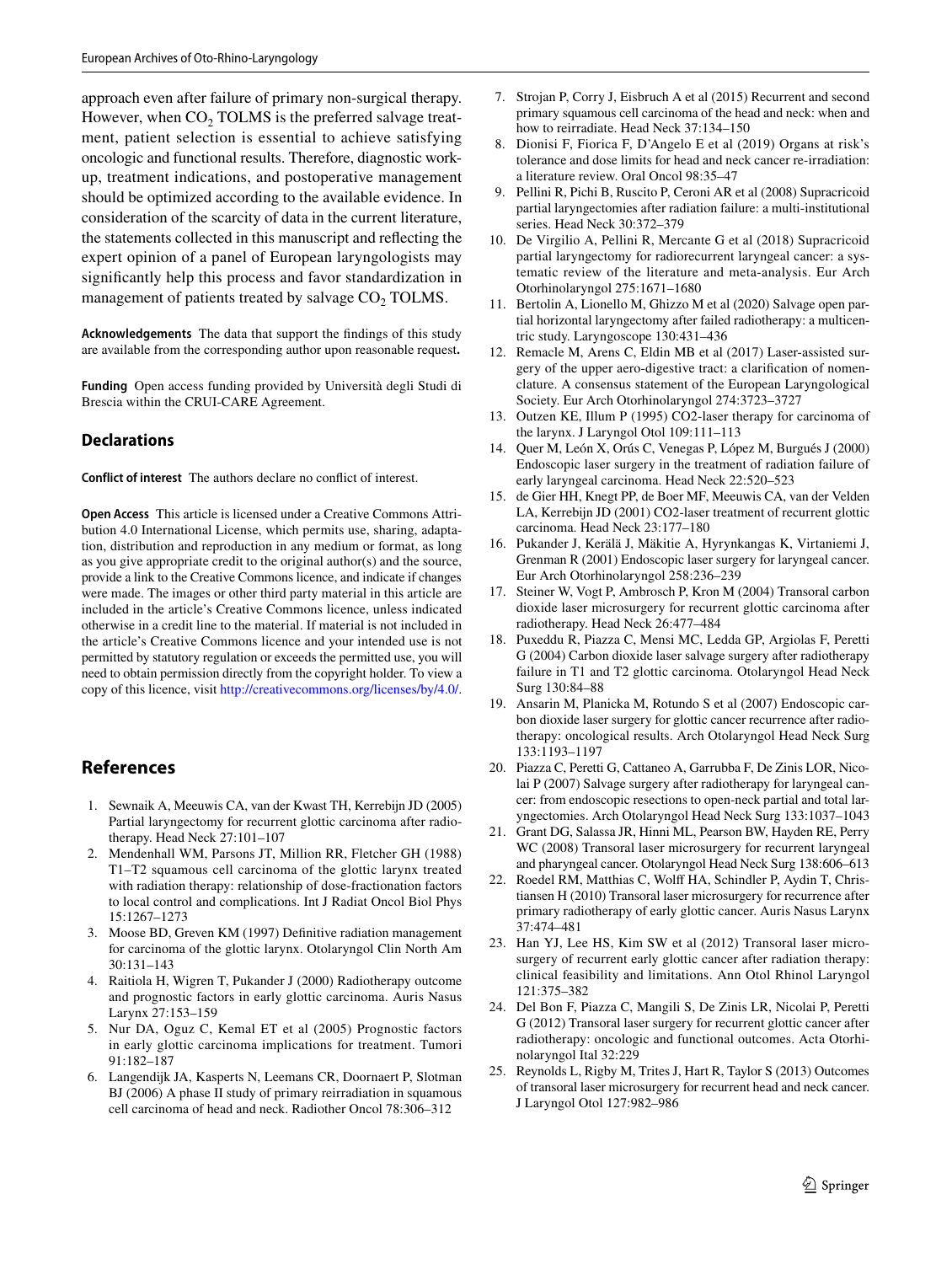- 26. Abouyared M, Ojo R, Fundakowski C, Lo K, Sargi Z (2014) Transoral laser microsurgery in previously irradiated patients with laryngeal cancer. Am J Otolaryngol 35:279–285
- 27. Fink DS, Sibley H, Kunduk M et al (2016) Functional outcomes after salvage transoral laser microsurgery for laryngeal squamous cell carcinoma. Otolaryngol Head Neck Surg 155:606–611
- 28. Meulemans J, Bijnens J, Delaere P, Vander Poorten V (2018) Upfront and salvage transoral laser microsurgery for early glottic squamous cell carcinoma: a single centre retrospective case series. Front Oncol 8:186
- 29. Dalkey N, Helmer O (1963) An experimental application of the Delphi method to the use of experts. Manag Sci 9:458–467
- 30. Zbaren P, Nuyens M, Curschmann J, Staufer E (2007) Histologic characteristics and tumor spread of recurrent glottic carcinoma: analysis on whole-organ sections and comparison with tumor spread of primary glottic carcinomas. Head Neck 29:26–32
- 31. Vilaseca I, Nogues-Sabate A, Aviles-Jurado FX et al (2019) Factors of local recurrence and organ preservation with transoral laser microsurgery in laryngeal carcinomas; CHAID decision-tree analysis. Head Neck 41:756–764
- 32. Simo R, Bradley P, Chevalier D et al (2014) European Laryngological Society: ELS recommendations for the follow-up of patients treated for laryngeal cancer. Eur Arch Otorhinolaryngol 271:2469–2479
- 33. Piazza C, Cocco D, De Benedetto L, Del Bon F, Nicolai P, Peretti G (2010) Narrow band imaging and high defnition television in the assessment of laryngeal cancer: a prospective study on 279 patients. Eur Arch Otorhinolaryngol 267:409–414
- 34. Piazza C, Del Bon F, Peretti G, Nicolai P (2012) Narrow band imaging in endoscopic evaluation of the larynx. Curr Opin Otolaryngol Head Neck Surg 20:472–476
- 35. Ravanelli M, Paderno A, Del Bon F et al (2019) Prediction of posterior paraglottic space and cricoarytenoid unit involvement in endoscopically T3 glottic cancer with arytenoid fxation by magnetic resonance with surface coils. Cancers (Basel) 11:67
- 36. Arjun AP, Dutta A (2019) A study of application of preoperative clinical predictors of difficult laryngeal exposure for microlaryngoscopy: the Laryngoscore in the Indian population. Indian J Otolaryngol Head Neck Surg 71:480–485
- 37. Incandela F, Paderno A, Missale F et al (2019) Glottic exposure for transoral laser microsurgery: Proposal of a mini-version of the laryngoscore. Laryngoscope 129:1617–1622
- 38. Piazza C, Mangili S, Bon FD et al (2014) Preoperative clinical predictors of difficult laryngeal exposure for microlaryngoscopy: the Laryngoscore. Laryngoscope 124:2561–2567
- 39. Tirelli G, Gatto A, Fortunati A, Marzolino R, Giudici F, Boscolo Nata F (2019) Predicting laryngeal exposure in microlaryngoscopy: external validation of the laryngoscore. Laryngoscope 129:1438–1443
- 40. Maroldi R, Ravanelli M, Farina D (2014) Magnetic resonance for laryngeal cancer. Curr Opin Otolaryngol Head Neck Surg 22:131–139
- 41. Tatar G, Cermik TF, Karagoz Y et al (2018) The value of wholebody contrast-enhanced 18F-FDG PET/CT imaging in the

diagnosis and staging of patients with laryngeal carcinoma. Nucl Med Commun 39:334–342

- 42. Mehanna H, Wong WL, McConkey CC et al (2016) PET-CT surveillance versus neck dissection in advanced head and neck cancer. N Engl J Med 374:1444–1454
- 43. Seebauer CT, Hackenberg B, Grosse J et al (2021) Routine restaging after primary non-surgical treatment of laryngeal squamous cell carcinoma-a review. Strahlenther Onkol 197:167–176
- 44. Rosko A, Birkeland A, Shuman A et al (2017) Positron emission tomography-CT prediction of occult nodal metastasis in recurrent laryngeal cancer. Head Neck 39:980–987
- 45. Spector JG, Sessions DG, Haughey BH et al (2001) Delayed regional metastases, distant metastases, and second primary malignancies in squamous cell carcinomas of the larynx and hypopharynx. Laryngoscope 111:1079–1087
- 46. Piazza C, Filauro M, Paderno A et al (2018) Three-dimensional map of isoprognostic zones in glottic cancer treated by transoral laser microsurgery as a unimodal treatment strategy. Front Oncol 8:175
- 47. Piazza C, Barbieri D, Del Bon F et al (2016) Functional outcomes after diferent types of transoral supraglottic laryngectomy. Laryngoscope 126:1131–1135
- 48. Kashima HK, Holliday MJ, Hyams VJ (1977) Laryngeal chondronecrosis: clinical variations and comments on recognition and management. Trans Sect Otolaryngol Am Acad Ophthalmol Otolaryngol 84:ORL878–ORL881
- 49. Pang L, Jeannon JP, Simo R (2011) Minimizing complications in salvage head and neck oncological surgery following radiotherapy and chemo-radiotherapy. Curr Opin Otolaryngol Head Neck Surg 19:125–131
- 50. Chandler JR (1979) Radiation fbrosis and necrosis of the larynx. Ann Otol Rhinol Laryngol 88:509–514
- 51. Ferguson BJ, Hudson WR, Farmer JC Jr (1987) Hyperbaric oxygen therapy for laryngeal radionecrosis. Ann Otol Rhinol Laryngol 96:1–6
- 52. Filntisis GA, Moon RE, Kraft KL, Farmer JC, Scher RL, Piantadosi CA (2000) Laryngeal radionecrosis and hyperbaric oxygen therapy: report of 18 cases and review of the literature. Ann Otol Rhinol Laryngol 109:554–562
- 53. Hutcheson KA, Jantharapattana K, Barringer DA, Lewin JS, Holsinger FC (2012) Functional and oncological outcomes of primary versus salvage transoral laser microsurgery for supraglottic carcinoma. Ann Otol Rhinol Laryngol 121:664–670
- 54. Meulemans J, Delaere P, Nuyts S, Clement PM, Hermans R, Vander Poorten V (2017) Salvage transoral laser microsurgery for radiorecurrent laryngeal cancer: Indications, limits, and outcomes. Curr Otorhinolaryngol Rep 5:83–91

**Publisher's Note** Springer Nature remains neutral with regard to jurisdictional claims in published maps and institutional affiliations.

# **Authors and Afliations**

Cesare Piazza<sup>1,2</sup> [·](http://orcid.org/0000-0002-1621-2142) Alberto Paderno<sup>1,2</sup> D · Elisabeth V. Sjogren<sup>3</sup> · Patrick J. Bradley<sup>4</sup> · Hans E. Eckel<sup>5</sup> · Antti Mäkitie<sup>6</sup> · Nayla Matar<sup>7</sup> • Vinidh Paleri<sup>8</sup> • Giorgio Peretti<sup>9</sup> • Roberto Puxeddu<sup>10</sup> • Miquel Quer<sup>11</sup> • Marc Remacle<sup>12</sup> • **Vincent Vander Poorten13,14 · Isabel Vilaseca15 · Ricard Simo16**